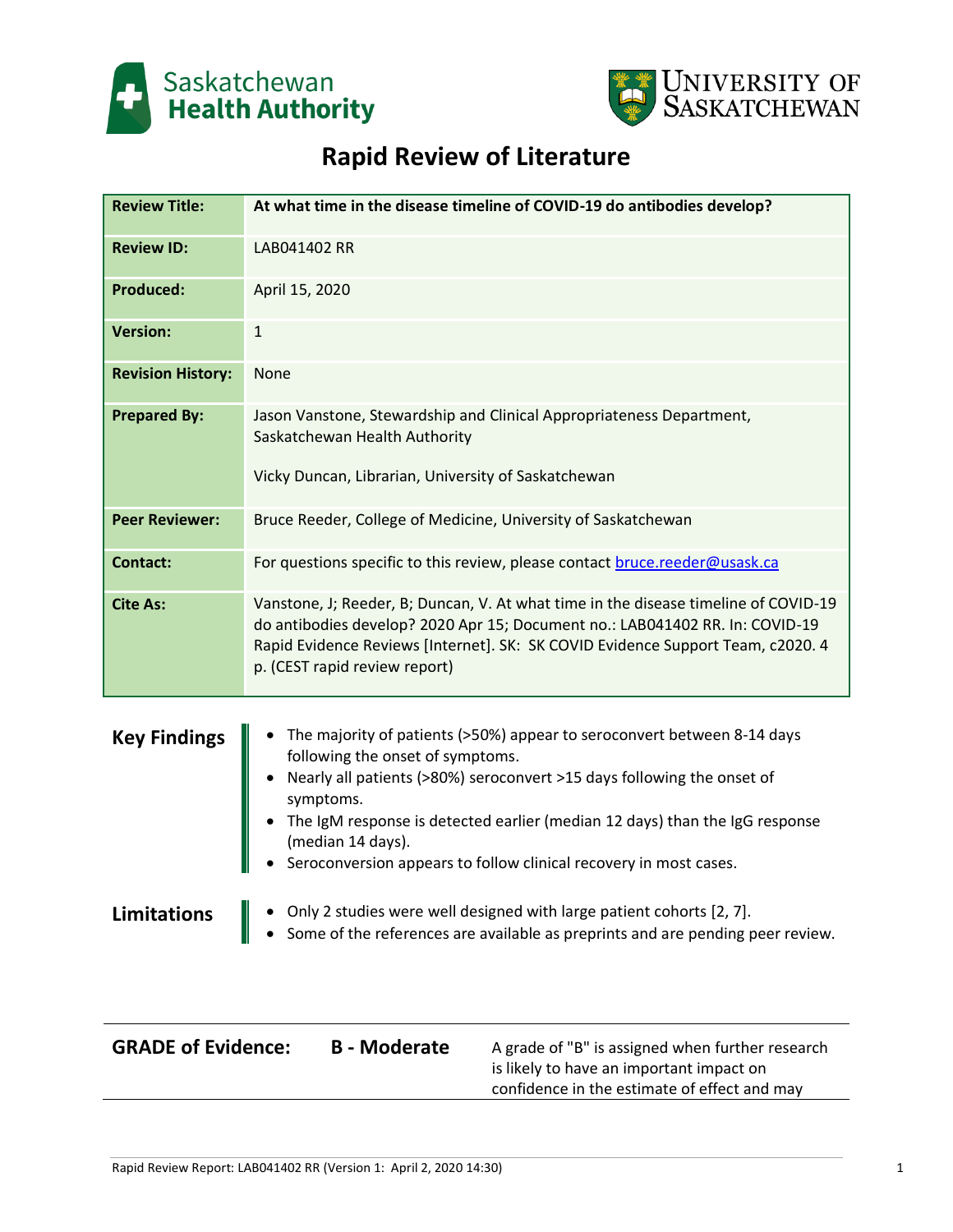change the estimate. The review may include one high quality study and/or several studies with some limitations.

*For more information about how this rating was determined, visit [https://www.essentialevidenceplus.com/product/ebm\\_loe.cfm?show=grade](https://www.essentialevidenceplus.com/product/ebm_loe.cfm?show=grade)*

## **Background**

The EOC has requested more information regarding whether serology have a role in the clinical care of COVID-19 patients. One component of this larger question is to understand what the time course of antibody development is in the clinical course of the disease.

#### *Research Question(s)*

• At what time in the disease timeline of COVID-19 do antibodies develop?

## **Method**

A rapid review of the literature was performed to answer this question. This method entails a brief scan of the relevant literature to gather publications with potentially relevant information to the question at hand. These publications are reviewed by a team of experts (library, research, and clinical staff) to determine the quality of the data and provide recommendations based on the question and available data. The rapid review is performed over a period of several days to provide a quick response, based in evidence, to a policy question. Note: this is not the same as a systematic review which has much more stringent criteria for analysis and requires a longer turnaround time for results.

#### *PICO Statement*

| P - Patients/Population   | N/A |
|---------------------------|-----|
| I-Intervention/Indication | N/A |
| C - Comparator/Control    | N/A |
| O – Outcome               | N/A |

#### *Search Strategy*

PubMed strategy: ((((((coronavirus OR "corona virus" OR coronavirinae OR coronaviridae OR betacoronavirus OR covid19 OR "covid 19" OR nCoV OR "CoV 2" OR CoV2 OR sarscov2 OR 2019nCoV OR "novel CoV" OR "wuhan virus") OR ((wuhan OR hubei OR huanan) AND ("severe acute respiratory" OR pneumonia) AND (outbreak)) OR "Coronavirus"[Mesh] OR "Coronavirus Infections"[Mesh] OR "COVID-19" [Supplementary Concept] OR "severe acute respiratory syndrome coronavirus 2" [Supplementary Concept] OR "Betacoronavirus"[Mesh]) AND (((detect\* OR develop\*)) AND ((((((((antibody[Title/Abstract] OR antibodies[Title/Abstract]))) AND ((antibody[Text Word] OR antibodies[Text Word]))) OR ("Antibodies"[Mesh] AND (((("Immune System"[Mesh] OR ("immune system")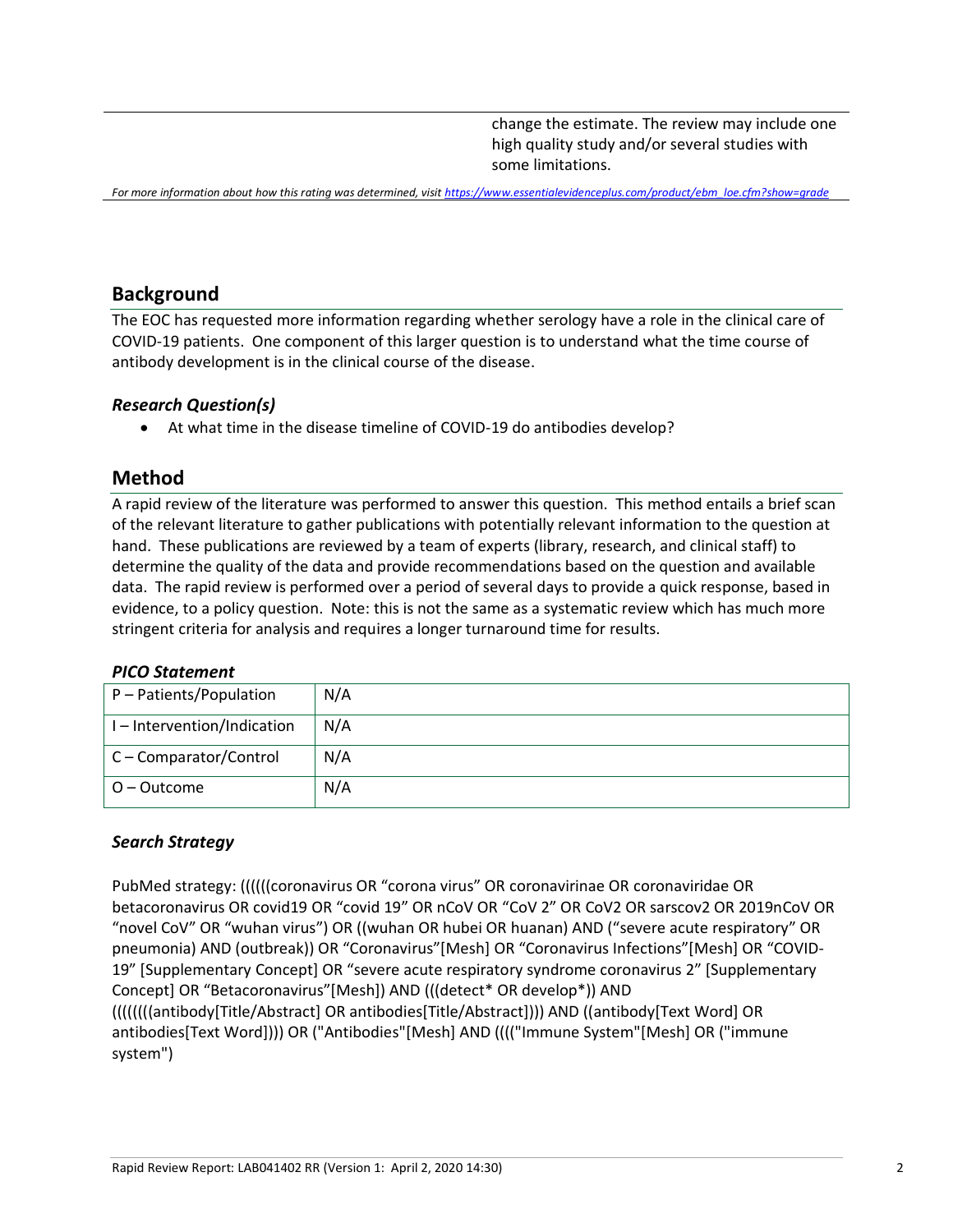The searcher employed a broad search strategy and asked the researcher to identify relevant articles. Articles citing a very relevant article were identified and reviewed.

#### *Inclusion Criteria*

Articles were searched from 2019 to the present. No exclusions were employed.

#### *Sources*

The following sources were searched: PubMed, Embase, CDC database, WHO database, PHAC database.

## **Findings**

Antibodies (IgG/IgM) against SARS-CoV-2 viral proteins appear to be detectible in the majority of patients (>50%) by about 8-14 days following the onset of symptoms, while nearly all patients (>80%) are seroconverted beyond 15 days following symptom onset. The IgM response is detected earlier (median 12 days) than the IgG response (median 14 days) [7]. Only 2 studies of high quality provided evidence [2, 7], however, data from the remaining lower quality studies corroborated this timeline. Most authors agreed that serology testing in conjunction with RNA testing (rt-PCR) is the most accurate method to diagnose SARS-CoV-2 infection at any stage, with RNA testing becoming unnecessary beyond 2 weeks following onset of symptoms. In some patients, viral RNA was detected despite high antibody titres, indicating that in some patients antibody production may be insufficient to clear the virus [7]. Only viral culture or epidemiological follow-up will clarify whether such RNA detection indicates the presence of active virus or only inactive viral remnants.

It is unclear at this time if seropositive patients are indeed immune to re-infection.

## **Conclusions**

According to the evidence reviewed, the majority of COVID-19 patients produce antibodies to the virus by the intermediate stage of infection (8-14 days after onset of symptoms) and nearly all are seropositive in the late stage of infection (>15 days after onset of symptoms).